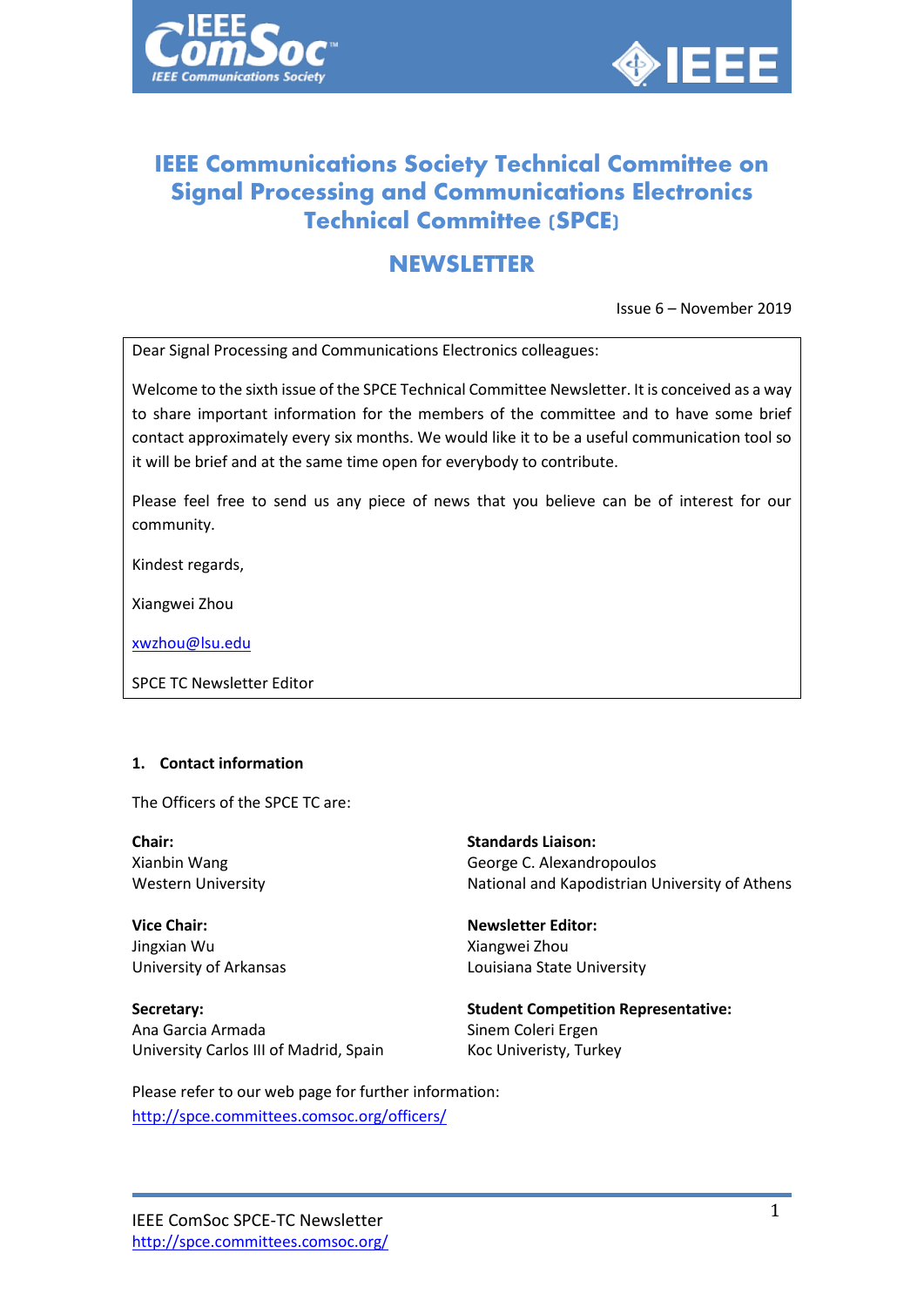



## How to join SPCE Committee and mailing list

Membership on the IEEE SPCE TC is open to all members of the IEEE Communications Society who share an interest in signal processing in communications.

To join the SPCE, you simply subscribe to the SPCE mailing list by using the following link:

<https://comsoc-listserv.ieee.org/cgi-bin/wa?SUBED1=spce&A=1>

## **2. Message from the Chair**

Dear SPCE Members,

First of all, we would like to thank you all for being part of the SPCE community, and for contributing to its technical activities.

We are happy to report the exciting activities which our committee is involved in, from supporting various conferences in our areas, to organizing journal special issues and special sessions at conferences. We hope to further increase the number and type of activities, and for that we rely on your support. Please contact us with any ideas about new activities.

We are looking forward to seeing you at the SPCE TC meeting at Globecom 2019.

As the end of 2019 is approaching, we would like to wish you a great end of the year and an outstanding 2020.

Best regards,

Xianbin Wang

## **3. Committee meetings**

Last SPCE TC meeting was held at IEEE ICC, Shanghai, China, on May 23, 2019. The minutes are available here:

<http://spce.committees.comsoc.org/meeting-reports/icc-2019/>

Next SPCE TC meeting will be held at IEEE Globecom in Waikoloa, HI, on Thursday, December 12, 2019, 12:00-14:30, Naupaka Salon 7, Waikoloa Beach Marriott Resort & Spa, with the following agenda:

- Welcome & Introduction
- Approval of Meeting Minutes from ICC 2019
- Technical Program Committee Reports
- SIG Activity Reports
- SPCE TC Newsletter
- 2019 SPCE Awards
- Any Other Business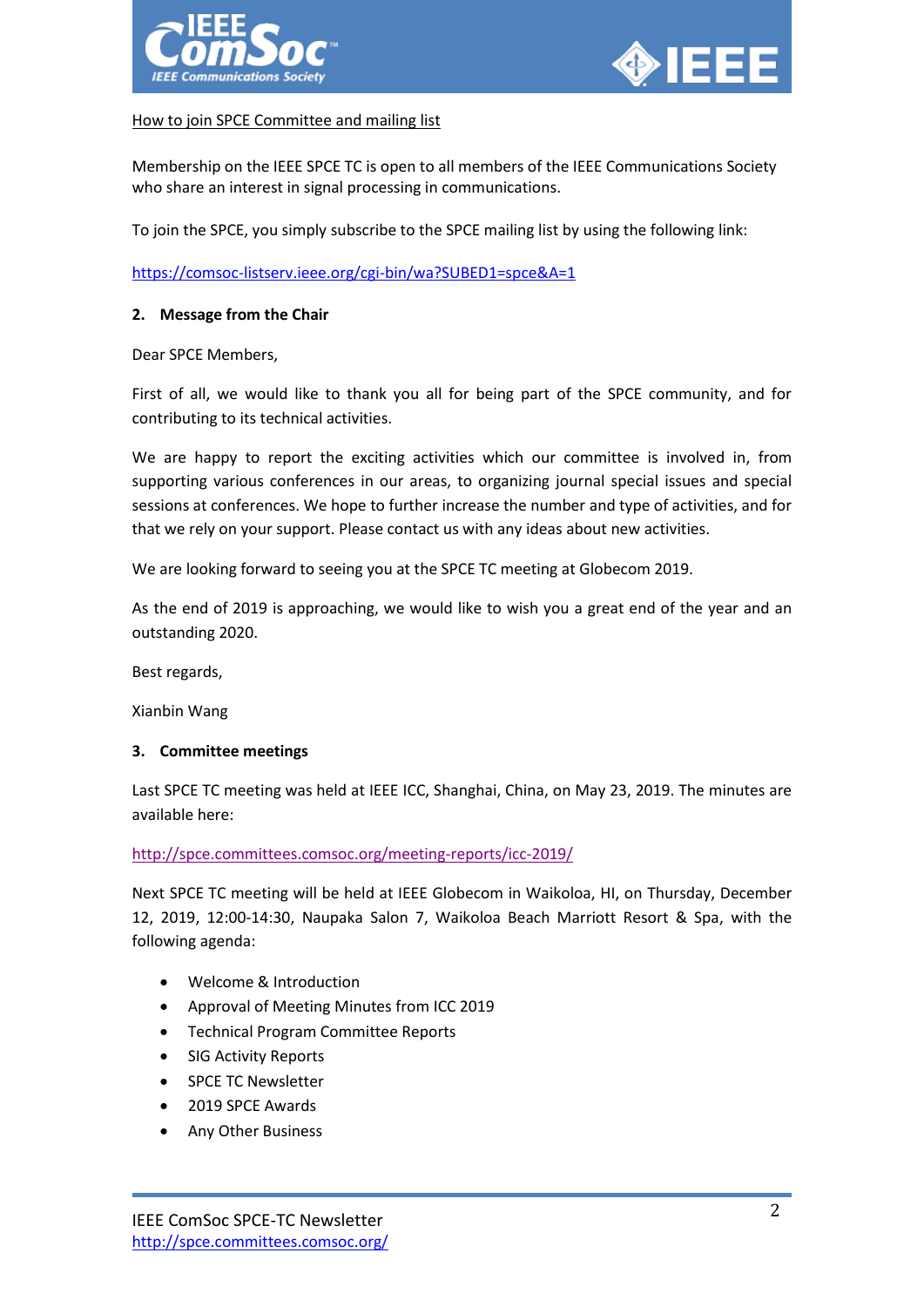



## **4. Committee awards**

The following two awards are granted on a yearly basis by the SPCE TC:

## **IEEE SPCE Technical Recognition Award**

To recognize and encourage continuous and outstanding services to the technical activities sponsored and endorsed by the SPCE Technical Committee.

The 2019 Technical Recognition Award recipient isto be announced at the next SPCE TC meeting.

## IEEE SPCE Outstanding Service Award

The award recognizes members of the IEEE Communications Society who have made outstanding contributions to the technological advancement of signal processing for communications.

The 2019 Outstanding Service Award recipient is to be announced at the next SPCE TC meeting.

Please find additional information here:

<http://spce.committees.comsoc.org/awards/awards-by-laws-procedures/>

and the list of past recipients:

<http://spce.committees.comsoc.org/awards/>

## **5. Conferences**

## Flagship conferences

• Next IEEE Globecom will be held in Taipei City, 7-11 December, 2020.

<https://globecom2020.ieee-globecom.org/>

SPCE sponsors this conference and appointed the following representatives:

Rui Dinis (Communication Theory)

Hai Lin (Signal Processing for Communications Co-chair)

Xiangwei Zhou (Wireless Communications Co-chair)

For the Signal Processing for Communications (SPC) symposium at Globecom 2019, 172 papers have been submitted and have been reviewed by 157 TPC members. The number of accepted papers is 69 with 40% acceptance rate.

• Next IEEE ICC will be held in Dublin, Ireland, 7-11 June, 2020.

<https://icc2020.ieee-icc.org/>

SPCE sponsors this conference and appointed the following representatives: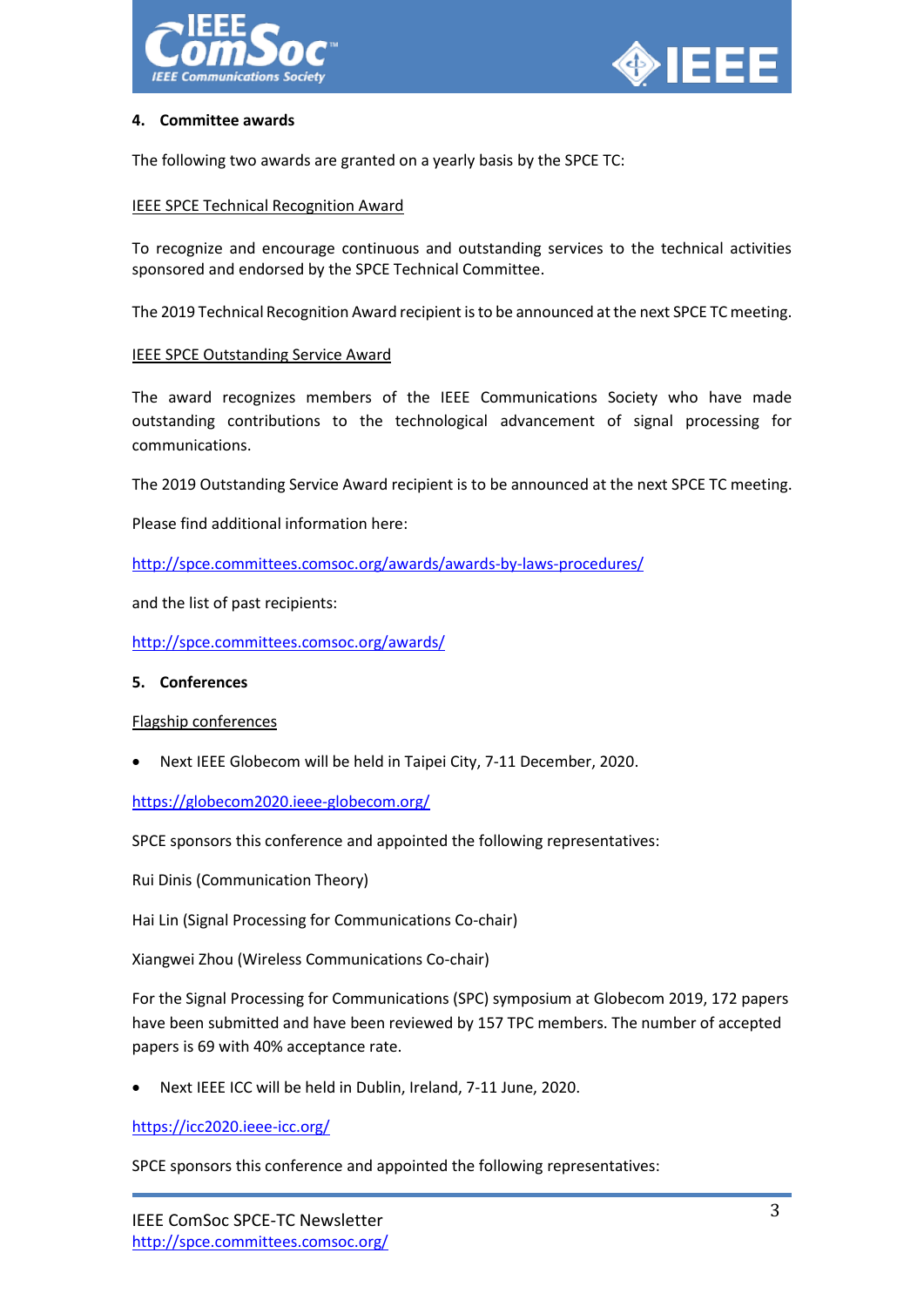



Tomoaki Ohtsuki (Signal Processing for Communications Co-chair)

Xiangyun (Sean) Zhou (Wireless Communications Co-chair)

## Other related conferences/special issues

SPCE sponsors the following conferences:

- International Conference on Computing, Networking and Communications (ICNC 2019) (Honolulu, Hawaii, USA, February 2019) SPCE representatives:
	- o Stefano Basagni, Northeastern University
	- o Ebrahim Bedeer, Ulster University, Northern Ireland
	- o Hsiao-Chun Wu, Louisiana State University
	- <http://www.conf-icnc.org/2019/>
- International Conference on Wireless Communications and Signal Processing (WCSP 2019) (Hangzhou, China, October 2019)

SPCE representatives:

- o Hai Lin, Osaka Prefecture University, Japan
- o Lajos Hanzo, University of Southampton, UK
- o Jinhong Yuan, University of New South Wales, Australia

<http://www.ic-wcsp.org/>

• IEEE International Conference on Wireless for Space and Extreme Environments (WiSEE 2019)

(Ottawa, Canada, October 2019)

SPCE representatives:

- o Marco Chiani, University of Bologna, Italy
- o Rui Dinis, University Nova de Lisboa, Portugal
- o Xu Zhu, University of Liverpool, UK
- o Yik-Chung Wu, The University of Hong Kong, Hong Kong

<http://sites.ieee.org/wisee-2019/>

• IEEE International Conference on Signal Processing and Communication Systems (ICSPCS 2019)

(Surfers Paradise, Australia, December 2019)

SPCE representatives:

- o Octavia Dobre, Memorial University
- o Takahiko Saba, Chiba Institute of Technology, Japan
- o Tadeusz Wysocki, University of Nebraska-Lincoln

[https://dspcs-witsp.com/icspcs\\_2019/index.html](https://dspcs-witsp.com/icspcs_2019/index.html)

• IEEE International Conference on Wireless for Space and Extreme Environments (WiSEE 2020)

(Vicenza, Italy, October 2020)

SPCE representatives:

o Tarik Taleb, Aalto University, Finland

IEEE ComSoc SPCE-TC Newsletter <http://spce.committees.comsoc.org/>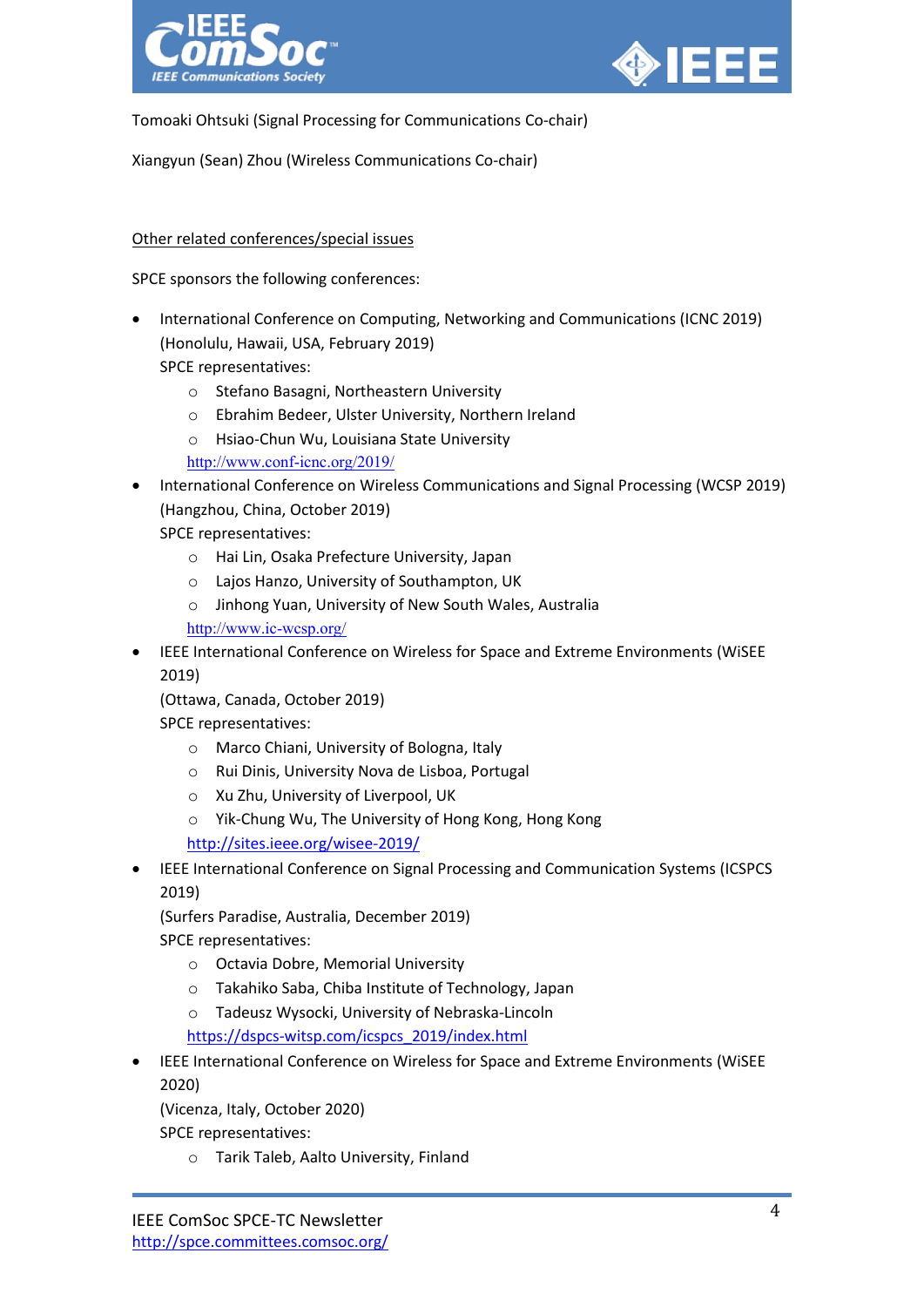



- o Telex M. N. Ngatched, Memorial University of Newfoundland,
- o Xiangwei Zhou, Louisiana State University
- o Zhu Han, University of Houston <https://attend.ieee.org/wisee-2020/>

# **6. Standardization activities**

SPCE TC welcomes its members to become part of the IEEE standard activities. It also welcomes all volunteers from standardization groups to participate to the SPCE TC activities.

Updates on the three Technical Specification Groups (TSG) and their Working Groups (WGs) in [3rd Generation Partnership Project \(3GPP\)](https://urldefense.proofpoint.com/v2/url?u=http-3A__www.3gpp.org_about-2D3gpp_about-2D3gpp&d=DwMF-g&c=7ypwAowFJ8v-mw8AB-SdSueVQgSDL4HiiSaLK01W8HA&r=vdmPWbUqbd5jeh3a3dag8Q&m=971QkMRYxq0GfNhiCDE8TCqhN4CnP1BIuIdA1dXTfrw&s=YpvnI4RHN2_kTeqRFbBX3xVNoEwyBgPHsgO47QebSQg&e=) are available online:

- [Radio Access Networks \(RAN\):](https://urldefense.proofpoint.com/v2/url?u=http-3A__www.3gpp.org_specifications-2Dgroups_ran-2Dplenary&d=DwMF-g&c=7ypwAowFJ8v-mw8AB-SdSueVQgSDL4HiiSaLK01W8HA&r=vdmPWbUqbd5jeh3a3dag8Q&m=971QkMRYxq0GfNhiCDE8TCqhN4CnP1BIuIdA1dXTfrw&s=ChEELdLp3edFnRlxaZuZoA-fNiHx0RfXzREvAQd0upY&e=) Next meeting information and previous meeting reports and documents are available [here.](https://urldefense.proofpoint.com/v2/url?u=http-3A__www.3gpp.org_DynaReport_Meetings-2DSP.htm&d=DwMF-g&c=7ypwAowFJ8v-mw8AB-SdSueVQgSDL4HiiSaLK01W8HA&r=vdmPWbUqbd5jeh3a3dag8Q&m=971QkMRYxq0GfNhiCDE8TCqhN4CnP1BIuIdA1dXTfrw&s=yG98NAdYyywE0aNAtbE8wf9THjJpD6pxeiLuho0C0A4&e=) [List of Tdocs](http://www.3gpp.org/ftp/tsg_ran/)
- [Services & Systems Aspects \(SA\):](https://urldefense.proofpoint.com/v2/url?u=http-3A__www.3gpp.org_specifications-2Dgroups_25-2Dsa&d=DwMF-g&c=7ypwAowFJ8v-mw8AB-SdSueVQgSDL4HiiSaLK01W8HA&r=vdmPWbUqbd5jeh3a3dag8Q&m=971QkMRYxq0GfNhiCDE8TCqhN4CnP1BIuIdA1dXTfrw&s=EZ6IK0ol4MnYpEPq3dbRSrWDOErQ-d05CLyNGN0Da7c&e=) Next meeting information and previous meeting reports and documents are available [here.](https://urldefense.proofpoint.com/v2/url?u=http-3A__www.3gpp.org_DynaReport_Meetings-2DSP.htm&d=DwMF-g&c=7ypwAowFJ8v-mw8AB-SdSueVQgSDL4HiiSaLK01W8HA&r=vdmPWbUqbd5jeh3a3dag8Q&m=971QkMRYxq0GfNhiCDE8TCqhN4CnP1BIuIdA1dXTfrw&s=yG98NAdYyywE0aNAtbE8wf9THjJpD6pxeiLuho0C0A4&e=) [List of Tdocs](http://www.3gpp.org/ftp/tsg_sa/)
- [Core Network & Terminals \(CT\):](https://urldefense.proofpoint.com/v2/url?u=http-3A__www.3gpp.org_specifications-2Dgroups_28-2Drubrique34&d=DwMF-g&c=7ypwAowFJ8v-mw8AB-SdSueVQgSDL4HiiSaLK01W8HA&r=vdmPWbUqbd5jeh3a3dag8Q&m=971QkMRYxq0GfNhiCDE8TCqhN4CnP1BIuIdA1dXTfrw&s=7DjNvIVfEl-xUmNtCuNAtzHswhO8JH413KeMvUwGwvU&e=) Next meeting information and previous meeting reports and documents are available [here.](https://urldefense.proofpoint.com/v2/url?u=http-3A__www.3gpp.org_DynaReport_Meetings-2DCP.htm&d=DwMF-g&c=7ypwAowFJ8v-mw8AB-SdSueVQgSDL4HiiSaLK01W8HA&r=vdmPWbUqbd5jeh3a3dag8Q&m=971QkMRYxq0GfNhiCDE8TCqhN4CnP1BIuIdA1dXTfrw&s=kOHdAnRAnXJ1449SzXTKFrN1P-_Xkk8yVFGszXoKqfI&e=) [List of Tdocs](http://www.3gpp.org/ftp/tsg_ct/)
- [3GPP Keywords and Acronyms](http://www.3gpp.org/technologies/keywords-acronyms)
- 3GPP Latest Releases: [Release 15,](http://www.3gpp.org/release-15) [Release 16](http://www.3gpp.org/release-16)
- [ETSI Standards Search](https://www.etsi.org/standards#Pre-defined%20Collections)

IEEE Virtual Reality and Augmented Reality Working Group

- IEEE P2048.1™ [Device Taxonomy and Definitions](http://emailaccount.cmail19.com/t/t-l-hutkdut-kduyddtlh-o/)
- IEEE P2048.2™ [Immersive Video Taxonomy and Quality Metrics](https://urldefense.proofpoint.com/v2/url?u=http-3A__emailaccount.cmail19.com_t_t-2Dl-2Dhutkdut-2Dkduyddtlh-2Db_&d=DwMF-g&c=7ypwAowFJ8v-mw8AB-SdSueVQgSDL4HiiSaLK01W8HA&r=vdmPWbUqbd5jeh3a3dag8Q&m=971QkMRYxq0GfNhiCDE8TCqhN4CnP1BIuIdA1dXTfrw&s=f-BiS2AH3n1a3KHjcZUsswyXIS1ZrYhH6bDC4t_0rsg&e=)
- IEEE P2048.3™ [Immersive Video File and Stream Formats](http://emailaccount.cmail19.com/t/t-l-hutkdut-kduyddtlh-n/)
- [IEEE P2048.4™ –](https://urldefense.proofpoint.com/v2/url?u=http-3A__emailaccount.cmail19.com_t_t-2Dl-2Dhutkdut-2Dkduyddtlh-2Dp_&d=DwMF-g&c=7ypwAowFJ8v-mw8AB-SdSueVQgSDL4HiiSaLK01W8HA&r=vdmPWbUqbd5jeh3a3dag8Q&m=971QkMRYxq0GfNhiCDE8TCqhN4CnP1BIuIdA1dXTfrw&s=BTO55mbyPDdZerb_GwKTOnDX5m752gKAwSf6jcg4tww&e=) Person Identity
- IEEE P2048.5™ [Environment Safety](https://urldefense.proofpoint.com/v2/url?u=http-3A__emailaccount.cmail19.com_t_t-2Dl-2Dhutkdut-2Dkduyddtlh-2Dc_&d=DwMF-g&c=7ypwAowFJ8v-mw8AB-SdSueVQgSDL4HiiSaLK01W8HA&r=vdmPWbUqbd5jeh3a3dag8Q&m=971QkMRYxq0GfNhiCDE8TCqhN4CnP1BIuIdA1dXTfrw&s=7HL8nF2XQhQKQ6Spx7Fqc1_F83cFZzsbhqKQtauruCM&e=)
- IEEE P2048.6™ [Immersive User Interface](https://standards.ieee.org/project/2048_6.html)
- IEEE P2048.7™ [Map for Virtual Objects in the Real World](https://standards.ieee.org/project/2048_7.html)
- IEEE P2048.8™ [Interoperability between Virtual Objects and the Real World](https://standards.ieee.org/project/2048_8.html)
- IEEE P2048.9™ [Immersive Audio Taxonomy and Quality Metrics User Interface](https://standards.ieee.org/project/2048_9.html)
- IEEE P2048.10™ [Immersive Audio File and Stream Formats](https://standards.ieee.org/project/2048_10.html)
- IEEE P2048.11™ [In-Vehicle Augmented Reality](https://standards.ieee.org/project/2048_11.html)
- IEEE P2048.12™ [Content Ratings and Descriptors](https://standards.ieee.org/project/2048_12.html)

[IEEE DySPAN Standards Committee \(DySPAN-SC\)](http://grouper.ieee.org/groups/dyspan/index.html)

[IEEE 1900.1 Working group](http://grouper.ieee.org/groups/dyspan/1/index.htm)

[IEEE 1900.2 Working group](http://grouper.ieee.org/groups/dyspan/2/index.htm)

[IEEE 1900.3 Working group](http://grouper.ieee.org/groups/dyspan/3/index.htm)

[IEEE 1900.4 Working group](http://grouper.ieee.org/groups/dyspan/4/index.htm)

[IEEE 1900.5 Working group](http://grouper.ieee.org/groups/dyspan/5/index.htm)

[IEEE 1900.6 Working group](http://grouper.ieee.org/groups/dyspan/6/index.htm)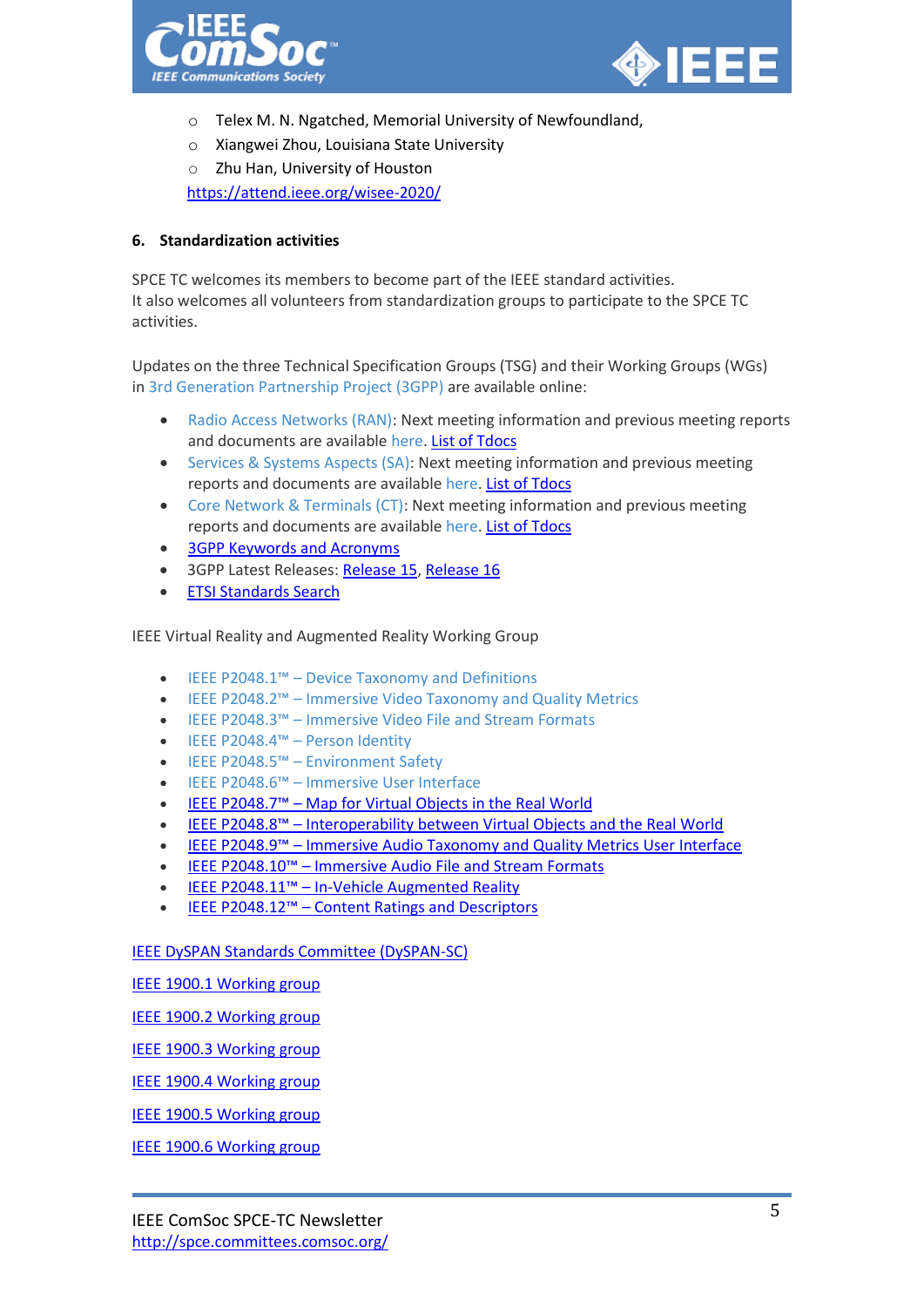



## [IEEE 1900.7 Working group](http://grouper.ieee.org/groups/dyspan/7/index.htm)

IEEE 802 Standard

[IEEE 802.1 Working group](http://grouper.ieee.org/groups/802/1/index.html)

[IEEE 802.2 Working group](http://grouper.ieee.org/groups/802/2/index.html)

[IEEE 802.3 Working group](http://grouper.ieee.org/groups/802/3/index.html)

[IEEE 802.5 Working group](http://www.ieee802.org/5/www8025org/)

[IEEE 802.11 Working group](http://grouper.ieee.org/groups/802/11/index.html)

[IEEE 802.12 Working group](http://grouper.ieee.org/groups/802/12/index.html)

[IEEE 802.15 Working group](http://grouper.ieee.org/groups/802/15/)

[IEEE 802.16 Working group](http://grouper.ieee.org/groups/802/16/index.html)

[IEEE 802.17 Working group](http://grouper.ieee.org/groups/802/17/)

**[IEEE 802.18 Working group](http://grouper.ieee.org/groups/802/18/)** 

[IEEE 802.19 Working group](http://grouper.ieee.org/groups/802/19/)

[IEEE 802.20 Working group](http://grouper.ieee.org/groups/802/20/)

[IEEE 802.21 Working group](http://www.ieee802.org/21/index.html)

[IEEE 802.22 Working group](http://www.ieee802.org/22/)

# IEEE 1906.1-2015 - [IEEE Recommended Practice for Nanoscale and Molecular Communication](https://standards.ieee.org/standard/1906_1-2015.html)  **[Framework](https://standards.ieee.org/standard/1906_1-2015.html)**

## General Links

[Latest IEEE-SA Standards Board Approvals](http://standards.ieee.org/news/index.html#board-approvals)

[IEEE-SA Newswire March 2019 Issue](http://standards.ieee.org/news/swire/index.html)

## 7. **Special Interest Groups**

# SIG on Signal Processing Techniques in 5G Communication Systems

The SIG has worked in the following activities:

## Published

- IEEE JSAC, Special Issue on mmWave, June and July of 2017
- IEEE Transactions on Multimedia, Special Issue on Video over Future Networks: Emerging Technologies, Infrastructures, and Applications, Oct. 2017.
- IEEE Access, Special Issue on Cooperative and Intelligent Sensing, Jan 2018.
- IEEE Access, Special Issue on The Internet of Energy: Architectures, Cyber Security, and Applications
- IEEE Access, Special Issue on Deployment and Management of Small Heterogeneous Cells for 5G.